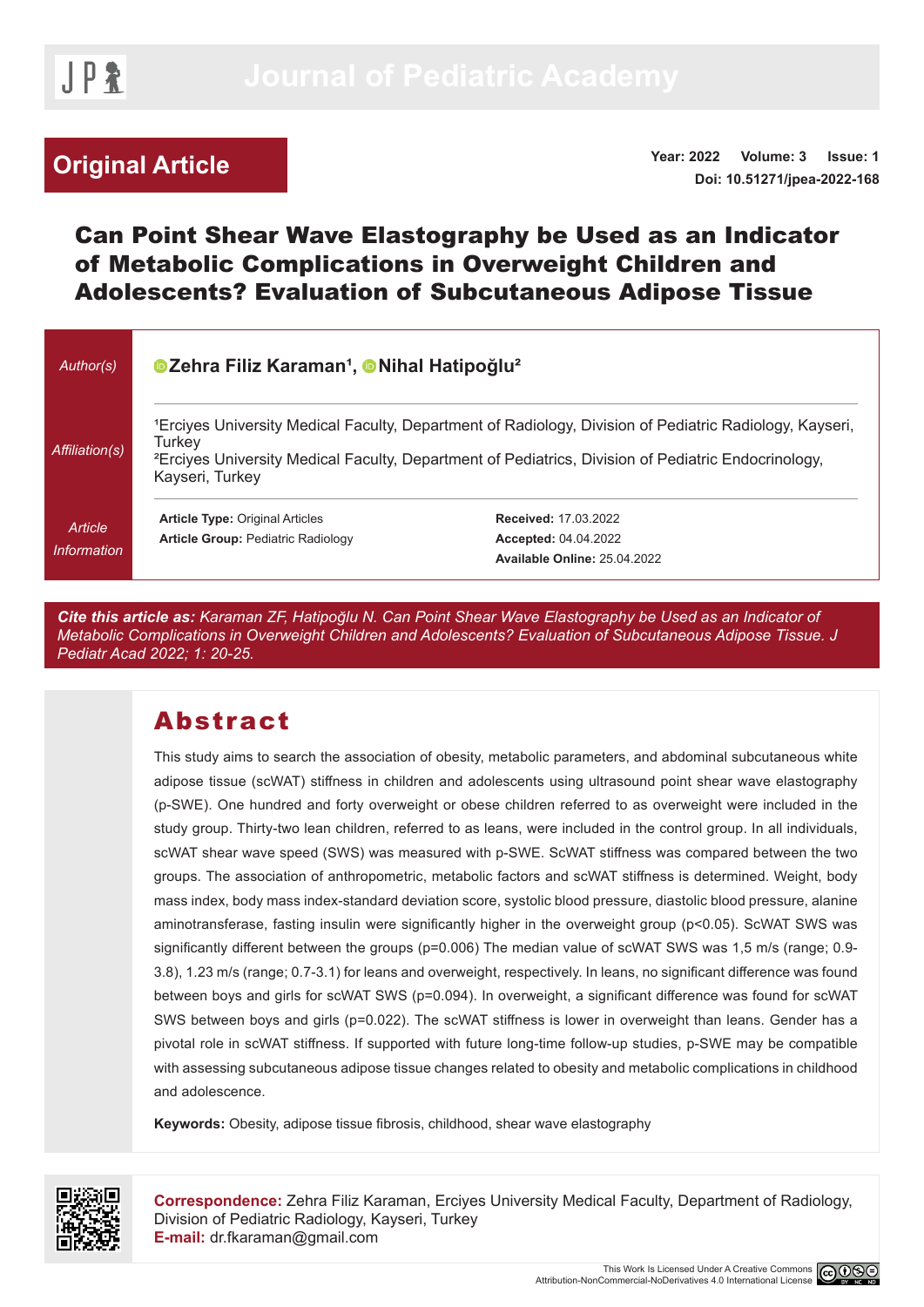### **Introduction**

Childhood obesity is a significant health problem in industrialized countries.<sup>1</sup> The prevalence rates for obesity and overweight are reported as 9.8% and 23.2%, respectively, in Turkish children.2

In obesity, adipose tissue mass increases depending on adipose cells' expansion and new adipose cells' genesis.<sup>3</sup> An increase in adipose tissue mass is associated with adipose tissue inflammation and eventually fibrosis, which plays a leading role in metabolic dysfunction. Like other fibrotic diseases, increased production and accumulation of extracellular matrix (ECM) proteins are in charge of adipose tissue fibrosis.4,5 ECM can be

reshaped to adapt to normal fluctuations in adipocyte size,in healthy adipose tissue. However, in fibrotic adipose tissue, ECM cannot be dynamically remodeled to accommodate excess lipid storage.6 This inability of adipocytes to enlarge may beat a path for ectopic deposition of fat into the liver and other organs, thus promoting metabolic complications.<sup>7</sup>

Assessment of subcutaneous white adipose tissue (sc WAT) fibrosis may provide valuable clues to determine the metabolic complications in obesity. ScWAT morphology and fibrosis can be determined through surgical biopsies.8 Unfortunately, this procedure can only be used for experimental purposes because it is challenging to apply and repeat. Therefore, noninvasive techniques are needed. Currently, there are no noninvasive techniques in practical use that simply characterize scWAT fibrosis. Adipose cell hypertrophy, inflammation, and fibrosis may affect tissue hardness as observed in the liver. Recently, ultrasound elastography techniques have emerged to detect liver and other parenchymal tissue hardness.<sup>9-15</sup> Based on these circumstances, an ultrasound elastography technique called shear wave elastography (SWE) is used to search for scWAT fibrosis in the current study.

With the growing obesity epidemic, screening adipose tissue fibrosis can give usefull information about patient outcomes and therapeutic options. The present study aimed to search the association of obesity, metabolic parameters, and abdominal scWAT stiffness in children and adolescents using ultrasound p-SWE.

# **Material and Method**

# **Study Population**

This study was carried through the Department of Pediatric Radiology and the Department of Pediatric Endocrinology. One hundred seventy-two cases who were 8-18 years old were included in the study. The study and control group were defined according to the body mass index-standard deviation score (BMI-SDS) of individuals. One hundred and forty of them were overweight and obese children which were referred as

overweight and included in the study group. Thirty- two of them were leans and included in the control group. Children under eight years old were excluded because of the short duration of obesity to develop metabolic complications.

# **Highlights**

- Subcutaneous white adipose tissue (sc WAT) stiffness was significantly lower in overweight than lean children
- Gender has a pivotal role in scWAT stiffness.
- Future long-time follow-up studies are needed to reveal the relationship of subcutaneous adipose tissue changes and obesity-metabolic complications in childhood and adolescence.

**Ethical Aspects**

The local ethics committee approved the study. Written consent was obtained from patients and/or their parents.

# **Clinical and Laboratory Findings**

Body mass index (BMI) is calculated by dividing weight by the square of the height. BMI-SDS was calculated according to growth charts using sex and age. <sup>16</sup> Individuals were grouped

as leans (BMI-SDS < +1SD), overweight (+1SD < BMI-SDS  $\le$  +2SD), and obese (BMI-SDS > +2SD).<sup>17</sup> In this study, all of those with BMI-SDS > +1 SD (overweight and obese) were categorized as overweight.

Systolic blood pressure (SBP), diastolic blood pressure (DBP), fasting blood glucose, fasting insulin, homeostatic model assessment-insulin resistance (HOMA-IR), triglycerides concentrations, high-density lipoprotein (HDL) cholesterol, aspartate aminotransferase (AST), alanine aminotransferase (ALT) were recorded for all participants. The following formula was used for calculating HOMA-IR: fasting plasma glucose (mg/ dL) × fasting plasma insulin (IU/mL)/405.18 These parameters were obtained within a week before or after the elastography measurements. The radiologist was blinded to the metabolic parameters of individuals.

# **Conventional Ultrasound Evaluation and p-SWE Measurements**

All ultrasound examinations were performed by a single radiologist with 18 years of experience in abdominal ultrasonography and two years in SWE. Acuson S3000, Helix Evolution Ultrasound System (Siemens) with a 9L4 linear transducer is used for the examinations.

Shear wave elastography (SWE) is one of the ultrasound elastography techniques, using shear wave speed (SWS) to determine tissue hardness. During the realtime B mode ultrasound imaging, localized transient displacements in the tissue forming the shear waves are generated by applying a short duration acoustic push pulse The velocity of shear waves is recorded. In point shear-wave elastography (p-SWE), a region of interest (ROI) box is put on the interested body areas for elastography measurements. The measurement is expressed either in m/s or kPa, which are changeable during the examination. The square root of tissue elasticity is proportional to SWS which directly relates to tissue hardness.<sup>19-21</sup> This means that the harder the tissue, the faster the shear wave spreads. Extracellular matrix components, primarily fibrotic deposits (i.e., collagen), are known as the main factors affecting tissue hardness<sup>22</sup>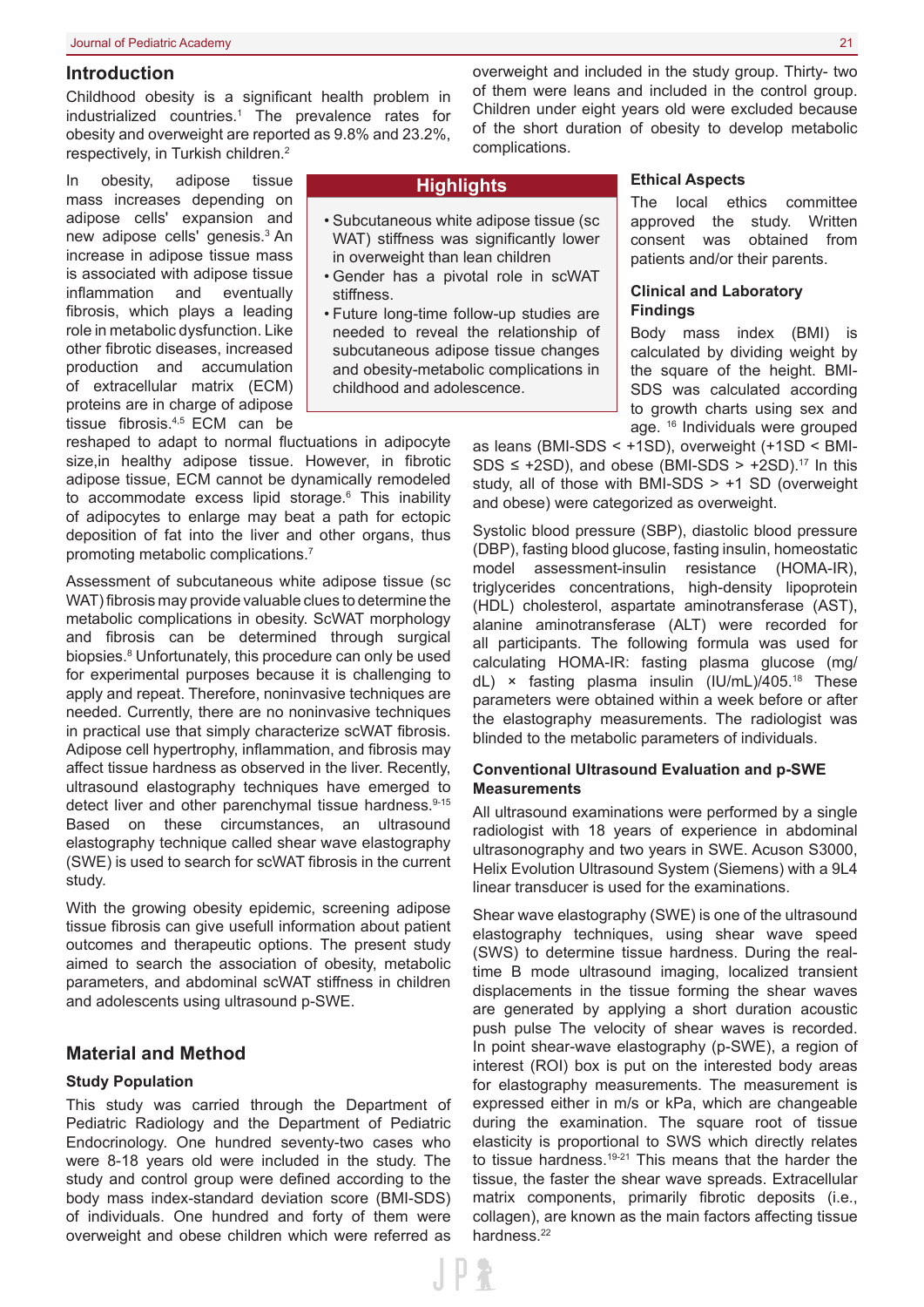Grayscale ultrasonography and elastography measurements were performed in the supine position. The transducer was put on the right side of the patient's abdomen, approximately 5 cm laterally from the umbilicus, where abdominal scWAT is at its maximum thickness. Firstly, scWAT thickness was measured and recorded in millimeters. Then, elastography measurements were performed and recorded in m/s. P-SWE was used for elastography measurements with an ROI of 1.0 x 0.5 cm (**Figure 1**). To average the effect of scWAT heterogeneity, SWE measurements were performed on multiple sites neighboring each other. Measurements were obtained during superficial breathing to avoid invalid measurements. The mean of 10 valid measurements for scWAT SWS was recorded. The screen displayed "xxx," when the measurements were invalid. So, such measurements were repeated. The exam duration time was approximately five minutes. The intraobserver agreement expressed as interclass correlation coefficient was 0.96 for p-SWE measurements (95 % CI, 0.95-0.97; p ˂0.001), demonstrating that the p-SWE measurements had perfect agreement reproducibility.



**Figure 1.** A 10-year-old overweight boy. P-SWE measurement of subcutaneous adipose tissue with an ROI

### **Statistical Analysis**

Analyses were performed with SPSS IBM Statistics Version 22.0. The Shapiro-Wilk test was used to confirm the normality of distribution for quantitative data. Two independent groups were compared by t-test or Mann-Whitney U for normally distributed data and non-normally distributed data, respectively. Test values were expressed as the mean ± SD. Pearson correlation was used for normally distributed data, and Spearman correlation was used for non-normally distributed data. Correlation analyses were performed for lean boys, lean girls, overweight boys, and overweight girls separately. The interclass correlation coefficient was used for reliability measurements. Differences were regarded as significant at  $p<0.05$ .

# **Results**

The age of overweight children enrolled in this study was between 8 and 18 (mean;  $12.93 \pm 2.52$ ). Fifty-nine of them were boys, and 81 of them were girls. The age of lean children was between 8 and 17 (mean;  $13.06 \pm 2.58$ ). Eight of them were boys, and 24 of them were girls. The leans and overweight subjects were compared in terms of age, gender, anthropometric, metabolic parameters, scWAT thickness, and scWAT SWS. No significant differences were found between the two groups for age, gender, height, fasting glucose, triglycerides level, AST, and HOMA-IR. Weight, BMI, BMI-SDS, SBP, DBP, fasting insulin, ALT, scWAT thickness were significantly different between the groups. Also, scWAT SWS was significantly different between the groups (p=0.006). The median value of scWAT SWS was 1.5 m/s (range; 0.9-3.8) and 1.23 m/s (range; 0.7-3.1) for leans and overweight, respectively (**Table 1**).

### *Table 1*

Comparison of demographic, anthropometric, metabolic, and laboratory parameters of leans and overweight

|                                                                                                                                                                                                                                                                                                                                                                                                    | <b>Leans Median</b><br>(range) | Overweight<br>Median (range) | p       |  |  |
|----------------------------------------------------------------------------------------------------------------------------------------------------------------------------------------------------------------------------------------------------------------------------------------------------------------------------------------------------------------------------------------------------|--------------------------------|------------------------------|---------|--|--|
| Gender                                                                                                                                                                                                                                                                                                                                                                                             |                                |                              | 0.072   |  |  |
| Girls                                                                                                                                                                                                                                                                                                                                                                                              | 24                             | 81                           |         |  |  |
| Boys                                                                                                                                                                                                                                                                                                                                                                                               | 8                              | 59                           |         |  |  |
| Age                                                                                                                                                                                                                                                                                                                                                                                                | $13.2(8-17.4)$                 | $3.4(8.1-18)$                | 0.830   |  |  |
| Weight (kg)                                                                                                                                                                                                                                                                                                                                                                                        | 46.5 (22.1-83)                 | 73.2 (29.5-127)              | < 0.001 |  |  |
| Height (cm)                                                                                                                                                                                                                                                                                                                                                                                        | 156 (121.5-183.5)              | 156,5 (117.3-188)            | 0.58    |  |  |
| BMI (kg/m2)                                                                                                                                                                                                                                                                                                                                                                                        | 18.9 (14.1-26.2)               | 28 (18.7-42.8)               | < 0.001 |  |  |
| <b>BMI-SDS</b>                                                                                                                                                                                                                                                                                                                                                                                     | $-0.55(-2.48-1)$               | $2.5(1.1-4.2)$               | < 0.001 |  |  |
| SBP (mmHg)                                                                                                                                                                                                                                                                                                                                                                                         | 100 (90-110)                   | 110 (90-140)                 | 0.013   |  |  |
| DBP (mmHg)                                                                                                                                                                                                                                                                                                                                                                                         | 60 (50-80)                     | 70 (50-90)                   | 0.010   |  |  |
| Triglycerides (mg/dl)                                                                                                                                                                                                                                                                                                                                                                              | 98 (28-149)                    | 105 (41-391)                 | 0.062   |  |  |
| HDL cholesterol (mg/dl)                                                                                                                                                                                                                                                                                                                                                                            | 52.0 (39-78)                   | 44.0 (28.4-86)               | 0.001   |  |  |
| Fasting glucose (mg/dl)                                                                                                                                                                                                                                                                                                                                                                            | 84.5 (61-95)                   | 87.0 (65-106)                | 0.388   |  |  |
| Fasting insulin (µIU/ml)                                                                                                                                                                                                                                                                                                                                                                           | $9.1(4.4 - 15.8)$              | 15.5 (1.4-76.4)              | 0.012   |  |  |
| <b>HOMA-IR</b>                                                                                                                                                                                                                                                                                                                                                                                     | $1.85(0.91 - 12.4)$            | $3.6(0.3-17)$                | 0.201   |  |  |
| AST (IU/L)                                                                                                                                                                                                                                                                                                                                                                                         | 23.5 (17-40)                   | 22.0 (10-84)                 | 0.98    |  |  |
| ALT (IU/L)                                                                                                                                                                                                                                                                                                                                                                                         | 14 (5-62)                      | 19 (6-158)                   | < 0.001 |  |  |
| ScWAT thickness (mm)                                                                                                                                                                                                                                                                                                                                                                               | $13.7(5-33)$                   | 38.0 (9.5-75.0)              | < 0.001 |  |  |
| ScWAT SWS (m/s)                                                                                                                                                                                                                                                                                                                                                                                    | $1.5(0.9-3.8)$                 | $1.23(0.7-3.1)$              | 0.006   |  |  |
| BMI, body mass index; BMI-SDS, body mass index-standard deviation score; SBP, Systolic<br>blood pressure; DBP, Diastolic blood pressure; HDL cholesterol, high-density lipoprotein<br>cholesterol; AST, aspartate aminotransferase; ALT, alanine aminotransferase; HOMA-IR,<br>homeostatic model assessment-insulin resistance; ScWAT, subcutaneous white adipose<br>tissue: SWS. Shear wave speed |                                |                              |         |  |  |

ScWAT thickness and scWAT SWS were compared according to gender in leans and overweight. In leans, no significant difference was found between boys and girls for scWAT thickness and SWS. In overweight, no significant difference was found for scWAT thickness between boys and girls. However, a significant difference was found for scWAT SWS between boys and girls in overweight (p=0.022). The median value of SWS was 1,36 m/s (range; 0.71-3.07), 1.12 m/s (range; 0.70-3.04) for overweight boys and overweight girls respectively (**Table 2**, **[Figure 2](#page-3-0)**).

#### *Table 2*

Comparison of scWAT thickness and SWS in leans and overweight according to gender

|                                                                 | Leans             |                   | Overweight |                   |                   |       |
|-----------------------------------------------------------------|-------------------|-------------------|------------|-------------------|-------------------|-------|
|                                                                 | <b>Boys</b>       | Girls             |            | <b>Boys</b>       | Girls             |       |
| ScWAT thickness (mm) Median (range)                             | $11.7$ $(5-22.7)$ | 14.9 (4.9-33)     | 0.254      | $39.0(9.5-75)$    | 38.0 (18.30-75)   | 0.47  |
| ScWAT SWS (m/s) Median (range)                                  | 1.66 (1.25-3.80)  | $1.37(0.86-2.22)$ | 0.094      | $1.36(0.71-3.07)$ | $1.12(0.70-3.04)$ | 0.022 |
| ScWAT, subcutaneous white adipose tissue; SWS, Shear wave speed |                   |                   |            |                   |                   |       |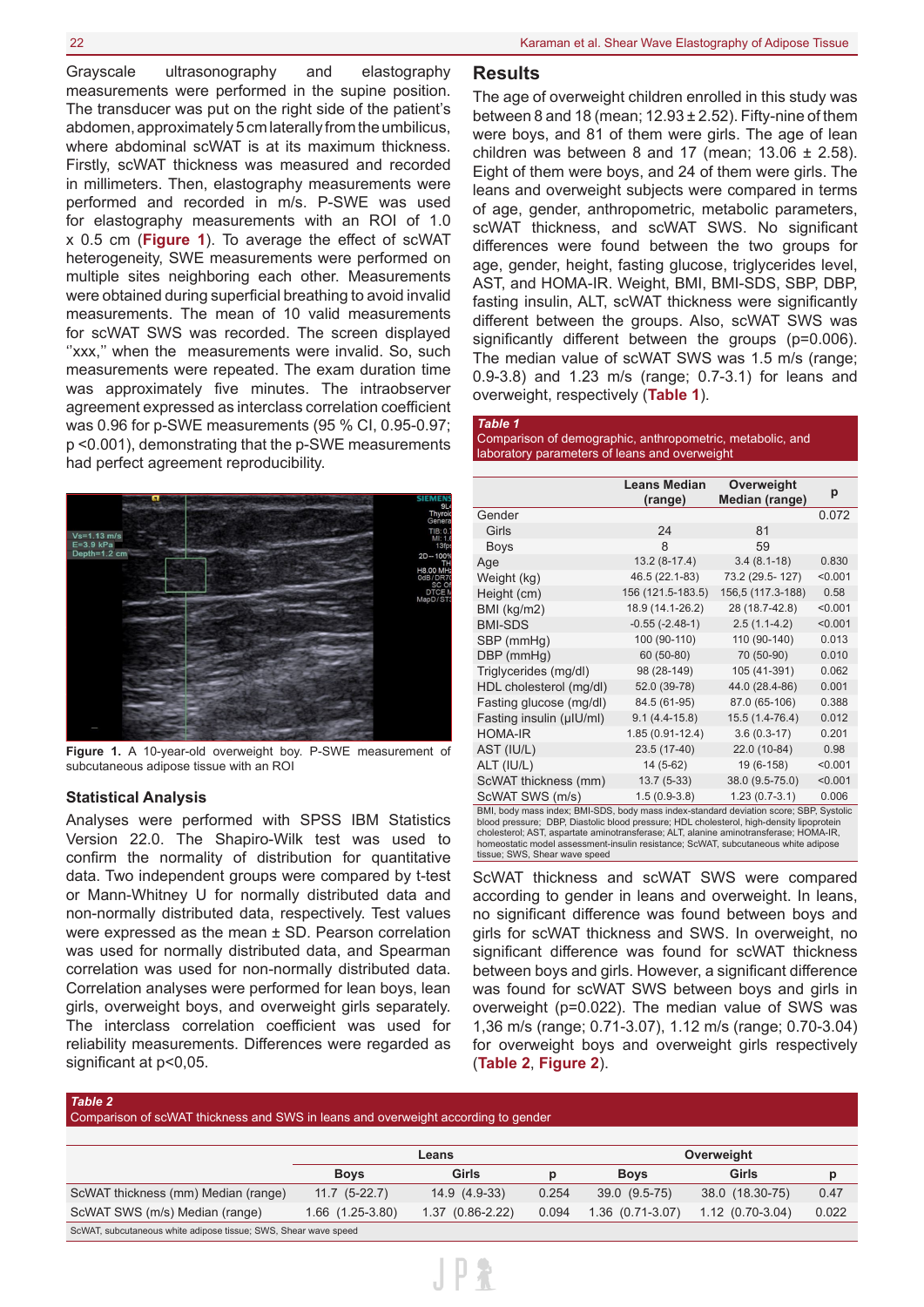<span id="page-3-0"></span>

**Figure 2.** Box-plot showing scWAT SWS of lean boys, lean girls, overweight boys, overweight girls

Correlation analysis was performed between SWS, demographic and laboratory parameters for leans and overweight according to gender. For lean boys, SWS showed no correlation with anthropometric, metabolic, laboratory parameters, and scWAT thickness. For lean girls, SWS showed a relatively strong negative correlation with BMI (r=-0.678 p<0.001), BMI-SDS (r=-0.499 p=0.013), SBP (r=-0.638 p=0.035), DBP (r= -0.695 p=0.018), a relatively strong positive correlation with HDL cholesterol (r=0.616 p=0.033) and a strong negative correlation with scWAT thickness (r= -0.815 p<0.001). For overweight boys, SWS showed a weak positive correlation with ALT and a moderate negative correlation with scWAT thickness. For overweight girls, SWS showed a weak negative correlation with fasting glucose and scWAT thickness (**Table 3**).

#### *Table 3.*

The results of correlation analysis between SWS and anthropometric, metabolic, laboratory parameters in overweight boys and girls

|                                                                                        | <b>SWS for overweight</b><br>boys (m/s) | <b>SWS for overweight</b><br>$girls$ (m/s) |  |  |  |
|----------------------------------------------------------------------------------------|-----------------------------------------|--------------------------------------------|--|--|--|
| Fasting glucose (mg/<br>dl)                                                            |                                         | $-0.231$<br>0.039                          |  |  |  |
| ALT (IU/L)                                                                             | 0.279<br>0.037                          |                                            |  |  |  |
| scWAT thickness<br>(mm)                                                                | $-0.364$<br>0.005                       | $-0.288$<br>0.009                          |  |  |  |
| The first line is r value, the second line is p value for all parameters. ALT, alanine |                                         |                                            |  |  |  |

aminotransferase; ScWAT: subcutaneous white adipose tissue; SWS, Shear wave speed

# **Discussion**

Adipose tissue fibrosis has a critical and complicated role in obesity and metabolic dysfunction. The development of adipose tissue fibrosis is associated with some cell types, cellular pathways, or environmental factors, but the inclusionary cause is obesity.<sup>6,23-25</sup> Adipocytes, adipocyte progenitors, myofibroblasts, and fibroblasts are in charge of the production of ECM. Another prominent participant in the development of fibrosis is hypoxia. Hypoxia occurs when adipocytes reach the diffusion limit of oxygen due to lipid accumulation—long-term hypoxia agglomerates macrophages to the area. Also, mast cells contribute to the development of fibrosis by promoting collagen production. It was shown that obese

subjects had more pericellular fibrosis accompanied by accumulation of macrophage and mast cells compared with normal-weight subjects. Despite all this information, the association between obesity and adipose tissue fibrosis is complex and is not entirely understood. The prevalence of adipose tissue fibrosis increases with severe obesity, but not all obese patients develop tissue fibrosis.6

Depending on the studies, $5,26-29$  reporting a close association between obesity and adipose tissue fibrosis and the effects of fibrosis on tissue stiffness, $9-13$  it may be anticipated that being overweight may potentially increase scWAT stiffness, in the current study. However, the results showed contradistinction with this expectancy. ScWAT stiffness was significantly lower in overweight than leans. Despite the greater adipose tissue thickness, lower SWS in overweight may be explained by the 'adipose tissue expandability' concept,<sup>30</sup> which states that adipocytes' capacity to expand for lipid storage differs in individuals. It also states that lipid storage capacity is a more determinative factor of obesityassociated metabolic complications than the amount of adipose tissue fibrosis. Patients with higher storage capacity compared with others may have fewer metabolic complications. Short-term exposure to obesity or its complications, might be an explanatory factor for the lower tissue stiffness in overweight children which potentially may affect the development or maintenance of fibrosis in adipose tissue. Charmaine S.T. et al.<sup>31</sup> determined the immunohistochemistry of subcutaneous adipose cells and ECM markers in children. They reported that overweight children had significantly less total collagen staining compared to normal-weight children. Also, they said that the percentage of total collagen was inversely associated with the BMI Z score. In their study, Walker et al.32 observed a trend in decreasing collagen ratio in obese children compared with leans. These two studies' findings are supporting the lower adipose tissue stiffness in overweight children in the current study.

When SWS was evaluated according to gender, there was no difference in the leans. Conversely, it was interesting to see that girls' SWS values were significantly lower than boys in overweight. This may be explained by the fact that girls gain more fat mass during puberty and less muscle than boys.33 The 'adipose tissue expandability concept' may also have a role in this situation, with increased lipid capacity of adipocytes causing less tissue stiffness.

After this stage of the study, the correlation analysis between scWAT SWS and the other parameters was performed separately according to gender. There were negative relationships between SWS and BMI, BMI-SDS, SBP, DBP, scWAT thickness, and a positive relationship between SWS and HDL cholesterol in lean girls (**Table 3**). In overweight girls, all these relationships disappeared, and weak negative correlations were seen between SWS and fasting glucose, scWAT thickness. In overweight boys, a weak positive correlation was seen between SWS and ALT. There are few studies<sup>34,35</sup> using elastography to assess scWAT fibrosis in adults and children. Sasso et al.<sup>34</sup> in their study, reported a negative correlation between SWS and total body fat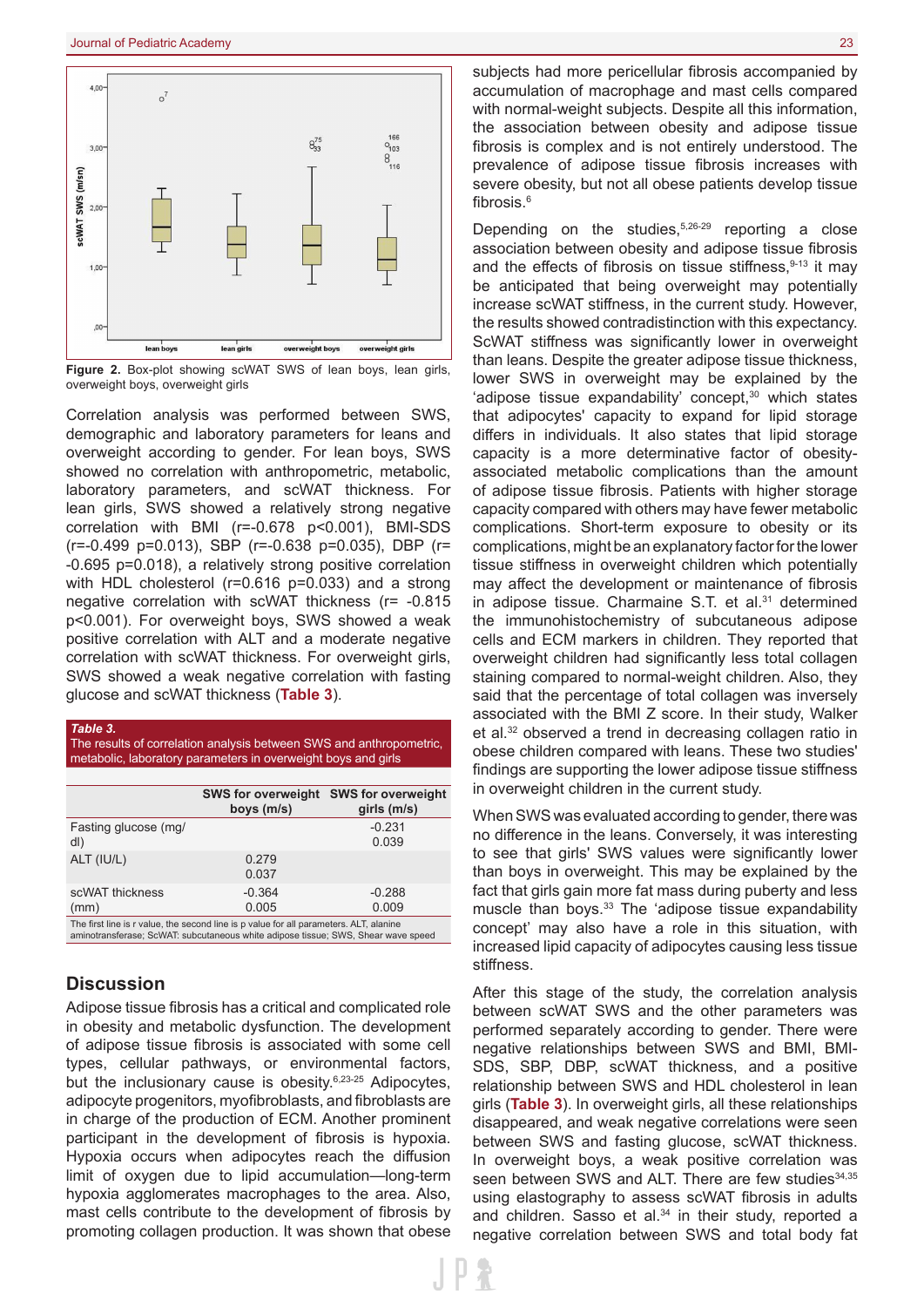mass, cholesterol and a positive correlation between total body lean mass, fasting glycemia, fasting insulin, and HOMA-IR. Abdennour et al.<sup>35</sup> in a study in morbidly obese adults, assessed scWAT stiffness and compared the values with immunohistochemistry (IHC) evaluated scWAT fibrosis. They found that scWAT stiffness was positively associated with scWAT IHC fibrosis. They also reported that SWS correlated positively with fasting glycemia, insulin, HbA1c, fat-free mass, and negatively with body fat and HDL cholesterol. In the current study, BMI and BMI-SDS were used to evaluate body fat instead of measuring total body fat. BMI is reported as having a high discriminatory power to identify body fat.36 The negative correlations between SWS and weight, BMI, BMI-SDS in lean girls, in the current study were similar to their results. It was intriguing not to see a relationship between SWS and anthropometric factors in overweight while seeing in lean girls. Although the reason for this result is unknown, further long-time follow-up studies are needed to elucidate the relation of scWAT SWS and anthropometric, metabolic parameters as the duration of obesity increases.

This study has significant limitations. One of them is the lack of scWAT biopsy for histological confirmation. However, it was impossible to achieve histologic samples as there was no indication. The second limitation is the short duration of obesity in children and adolescents to see the effects of anthropometric and metabolic parameters on scWAT properties. The lack of knowledge of fat mass may be another limitation. A more comprehensive examination of body composition (waist circumference, BMI, fat-free mass, fat mass) in future studies may give more apparent findings.

This is the first study searching the association of anthropometric, metabolic parameters, and scWAT stiffness in children using p-SWE, to our knowledge.

# **Conclusion**

Stiffness of scWAT was found lower in overweight than in leans, and gender had a pivotal role in scWAT stiffness. If supported with future long-time follow-up studies, p-SWE can be compatible with assessing subcutaneous adipose tissue changes related to obesity and metabolic complications in childhood and adolescence.

**Author Contributions:** All of the authors declare that they have all participated in the design, execution, and analysis of the paper, and that they have approved the final version.

**Conflict of Interest:** There are no conflicts of interest in connection with this paper, and the material described is not under publication or consideration for publication elsewhere.

**Ethics Committee Approval:** The study was carried out with the permission of Erciyes University Ethics Committee (Date: 20.01.2021, Decision No: 2021/63)

**Financial Disclosure:** The authors have no conflicts of interest to declare.

.IP 2

**Informed Consent:** Informed consent was obtained from the parents of the patients.

# **References**

- 1. Ogden CL, Carroll MD, Curtin LR, Lamb MM, Flegal KM. Prevalence of high body mass index in US children and adolescents, 2007- 2008. *JAMA.* 2010; 303: 242-249. *[\[CrossRef\]](https://doi.org/10.1001/jama.2009.2012)*
- 2. Çelmeli G, Çürek Y, Arslan Gülten Z, et al. Remarkable increase in the prevalence of overweight and obesity among school age children in Antalya, Turkey, between 2003 and 2015. *J Clin Res Pediatr Endocrinol.* 2019; 11: 76-81. *[\[CrossRef\]](https://doi.org/10.4274/jcrpe.galenos.2018.2018.0108)*
- 3. Verboven K, Wouters K, Gaens K, et al. Abdominal subcutaneous and visceral adipocyte size, lipolysis and inflammation relate to insulin resistance in male obese humans. *Sci Rep.* 2018; 8: 4677. *[\[CrossRef\]](https://doi.org/10.1038/s41598-018-22962-x)*
- 4. Gustafson B, Gogg S, Hedjazifar S, Jenndahl L, Hammarstedt A, Smith U. Inflammation and impaired adipogenesis in hypertrophic obesity in man. *Am J Physiol Endocrinol Metab.* 2009; 297: E999-E1003. *[\[CrossRef\]](https://doi.org/10.1152/ajpendo.00377.2009)*
- 5. Mariman EC, Wang P. Adipocyte extracellular matrix composition, dynamics and role in obesity. *Cell Mol Life Sci.* 2010; 67: 1277- 1292. *[\[CrossRef\]](https://doi.org/10.1007/s00018-010-0263-4)*
- 6. DeBari MK, Abbott RD. Adipose tissue fibrosis: mechanisms, models, and importance. *Int J Mol Sci.* 2020; 21: 6030. *[\[CrossRef\]](https://doi.org/10.3390/ijms21176030)*
- 7. Duval C, Thissen U, Keshtkar S, et al. Adipose tissue dysfunction signals progression of hepatic steatosis towards nonalcoholic steatohepatitis in C57BL/6 mice. *Diabetes.* 2010; 59: 3181-3191. *[\[CrossRef\]](https://doi.org/10.2337/db10-0224)*
- 8. Mutch DM, Tordjman J, Pelloux V, et al. Needle and surgical biopsy techniques differentially affect adipose tissue gene expression profiles. *Am J Clin Nutr.* 2009; 89: 51-57. *[\[CrossRef\]](https://doi.org/10.3945/ajcn.2008.26802)*
- 9. Berná-Serna JD, Sánchez-Jiménez R, Velázquez-Marín F, et al. Acoustic radiation force impulse imaging for detection of liver fibrosis in overweight and obese children. *Acta Radiol.* 2018; 59: 247-253. *[\[CrossRef\]](https://doi.org/10.1177/0284185117707359 )*
- 10. Kwon YD, Ko KO, Lim JW, Cheon EJ, Song YH, Yoon JM. Usefulness of transient elastography for non-invasive diagnosis of liver fibrosis in pediatric non-alcoholic steatohepatitis. *J Korean Med Sci.* 2019; 34: e165. *[\[CrossRef\]](https://doi.org/10.3346/jkms.2019.34.e165 )*
- 11. Garcovich M, Veraldi S, Di Stasio E, et al. Liver stiffness in pediatric patients with fatty liver disease: diagnostic accuracy and reproducibility of shear-wave elastography. *Radiology.* 2017; 283: 820-827. *[\[CrossRef\]](https://doi.org/10.1148/radiol.2016161002)*
- 12. Herrmann E, de Lédinghen V, Cassinotto C, et al. Assessment of biopsy-proven liver fibrosis by two-dimensional shear wave elastography: An individual patient data-based meta-analysis. *Hepatology.* 2018; 67: 260-272. *[\[CrossRef\]](https://doi.org/10.1002/hep.29179)*
- 13. Castera L, Friedrich-Rust M, Loomba R. Noninvasive assessment of liver disease in patients with nonalcoholic fatty liver disease. *Gastroenterology.* 2019; 156: 1264-1281.e4. *[\[CrossRef\]](https://doi.org/10.1053/j.gastro.2018.12.036)*
- 14. Sağlam D, Demirbaş F, Bilgici MC, Yücel S, Çaltepe G, Eren E. Can point shear wave elastography be used as an early indicator of involvement?: evaluation of the pancreas and liver in children with cystic fibrosis. *J Ultrasound Med.* 2020; 39: 1769-1776. *[\[CrossRef\]](https://doi.org/10.1002/jum.15281)*
- 15. Yucel S, Ceyhan Bilgici M, Kara C, et al. Acoustic radiation force impulse quantification in the evaluation of thyroid elasticity in pediatric patients with Hashimoto thyroiditis. *J Ultrasound Med.*  2018; 37: 1143-1149. *[\[CrossRef\]](https://doi.org/10.1002/jum.14459)*
- 16. Demir K, Özen S, Konakçı E, Aydın M, Darendeliler F. A comprehensive online calculator for pediatric endocrinologists: ÇEDD Çözüm/TPEDS Metrics. *J Clin Res Pediatr Endocrinol.*  2017; 9: 182-184. *[\[CrossRef\]](https://doi.org/10.4274/jcrpe.4526)*
- 17. WHO. World Health Organization (WHO) BMI-for-age (5-19 years) Growth Chart 2007. Accessed June 20, 2019 *[\[CrossRef\]](https://doi.org/https://www.who.int/growthref/who2007_bmi_for_age/en)*
- 18. Matthews DR, Hosker JP, Rudenski AS, Naylor BA, Treacher DF, Turner RC. Homeostasis model assessment: insulin resistance and beta-cell function from fasting plasma glucose and insulin concentrations in man. *Diabetologia.* 1985; 28: 412-419. *[\[CrossRef\]](https://doi.org/10.1007/BF00280883)*
- 19. Zhai L, Palmeri ML, Bouchard RR, Nightingale RW, Nightingale KR. An integrated indenter-ARFI imaging system for tissue stiffness quantification. *Ultrason Imaging.* 2008; 30: 95-111. *[\[CrossRef\]](https://doi.org/10.1177/016173460803000203)*